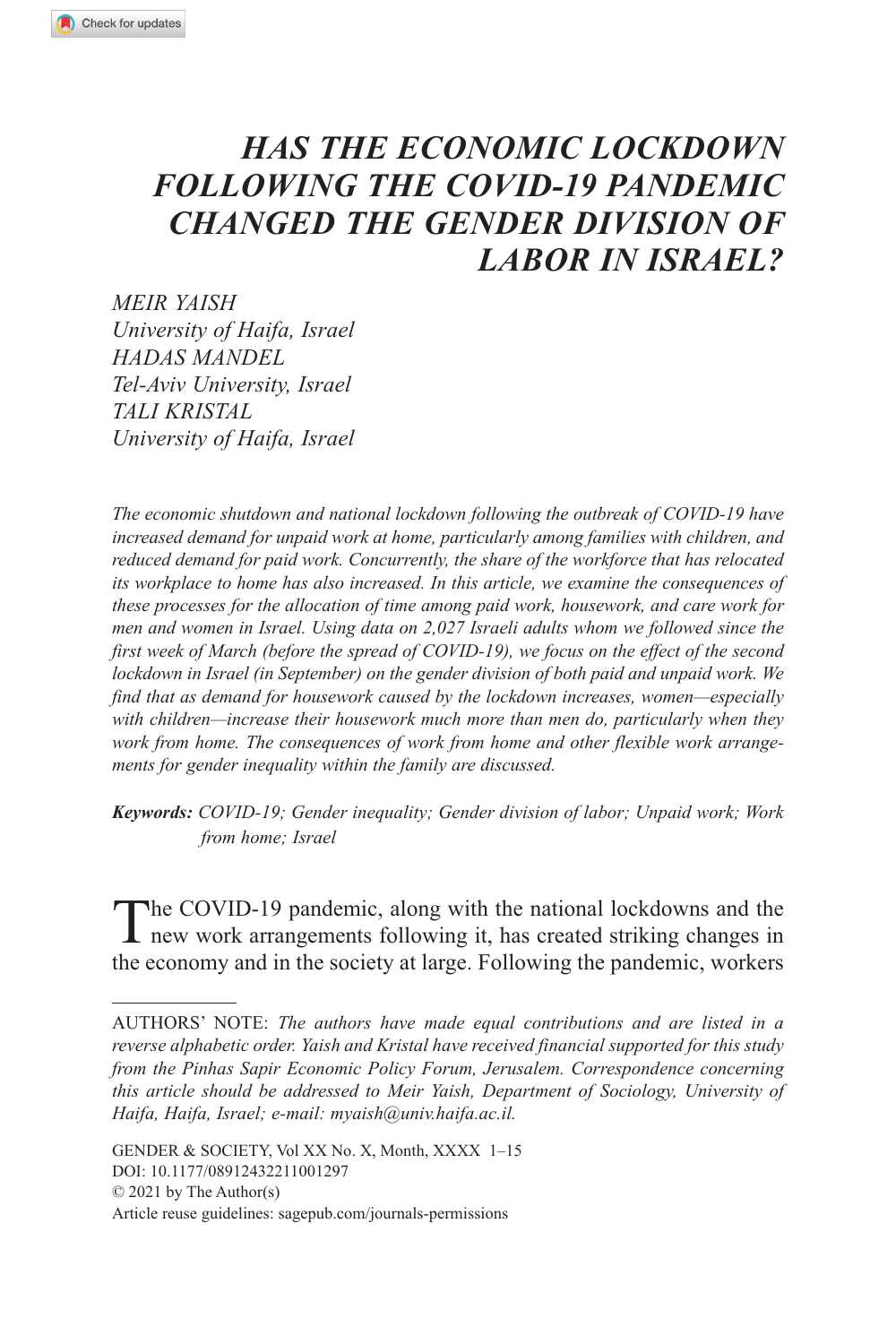have immediately and unexpectedly witnessed substantial job loss and temporary absence of public services, including shutdown of child care centers and schools. For families with children, the tension between work and family obligations has significantly intensified with the absence of public child care, the move to home schooling, and the absence of kin aid—especially grandfathers and grandmothers—which in Israel provide significant help (Okun 2016). With the necessity for social distancing and the increasing demand for housework and care work, flexible work arrangements—first and foremost the possibility to work from home became much more prevalent.

This unique context gives us an opportunity to examine changes in the gender division of labor, with particular focus on the effect of the economic lockdown on the allocation of time between paid and unpaid work. Using longitudinal data of Israeli adults, collected before and during the second lockdown, we show and discuss the implications of the lockdown on the balance among paid work, housework, and care work for men and for women. The findings point to the significance of young children in this balance, particularly when parents are working from home. When the opportunity to work from home is encouraged, fathers and mothers "do gender" (West and Zimmerman 1987) even more than in traditional work arrangements. This is because in a gendered society, women—and not men—have the responsibility for housework and care work and thus are more likely than men to adjust their paid work to their home responsibilities in order to validate their gender identity (Davis and Greenstein 2009).

# **Can Flexible Working Arrangements Ease Gender Division of Labor?**

One of the most striking characteristics of the "gender revolution" is its asymmetric change: Women have changed more than men (England, Levine, and Mishel 2020). Today, in most postindustrial labor markets, women constitute almost half of the workforce, and their representation in highly paid occupations and jobs has rapidly grown. That said, women still perform two to three times more housework than men, and most of them (as well as their husbands) view these arrangements as fair (Coltrane 2000). These uneven changes were found in Israel, among other postindustrial societies (Mandel and Birgier 2016).

With the entry of women into the labor force, work–family reconciliation policies as well as flexible working arrangements have become prevalent. Flexible work, such as reduced working time, nonstandard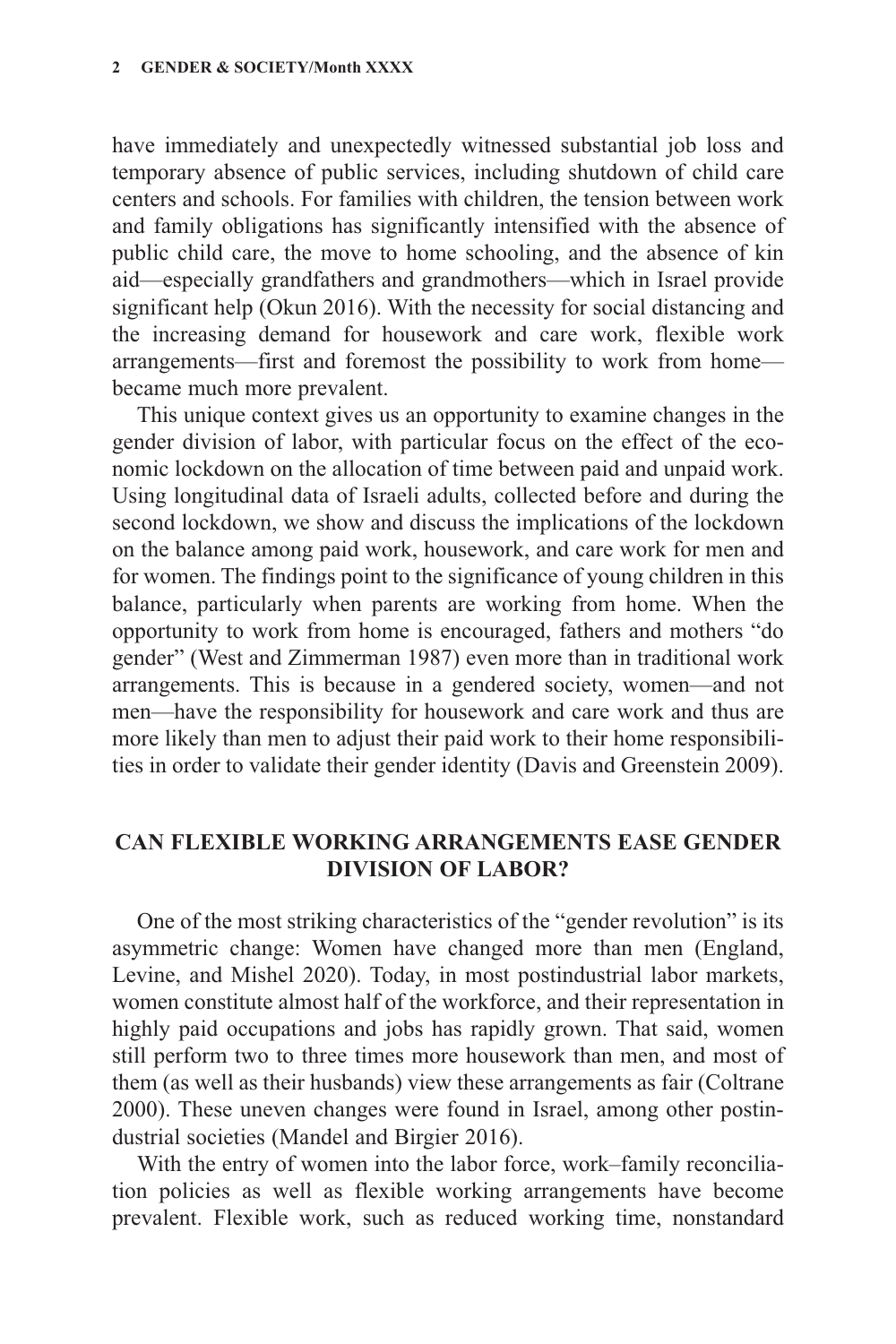hours, or work from home, can be useful tools for reconciling paid and unpaid work. Studies have shown that these arrangements enable mothers to maintain their working hours and income after childbirth (Chung and van der Horst 2018; Fuller and Hirsh 2019). In the Israeli high-tech industry, flexible work enables mothers to reconcile a demanding workload with family obligations. It also increases their motivation to work and their satisfaction from their work as well as from their life in general (Frenkel 2004). Relatedly, the majority of working millennials report that they prefer flexible working arrangements, including the possibility to work from home (Deloitte 2020).

Flexible work arrangements may also contribute to preserving the traditional gendered allocation of labor by enabling employed women to keep doing the prime portions of housework and care work. Recent findings indicate that men and women utilize flexible work arrangements differently, in line with their society's expectations and their own preferences, which, unsurprisingly, closely relate to their gender (Chung and van der Lippe 2020). Whereas men tend to use flexible work arrangements to increase their working hours, and therefore their income (Lott and Chung 2016), women tend to use them to increase their housework and care work (Hilbrecht et al. 2008). Thus, flexible work arrangements may enhance work–family conflicts, and subsequently also the unequal gendered allocation between paid and unpaid work. The additional time spent on unpaid labor by women may negatively affect their productivity and therefore increase bias against women employed in such arrangements.

As mentioned above, social distancing policies imposed by the pandemic, and particularly the national lockdowns, have increased family obligations such as housework and care work on the one hand and created new work arrangements on the other. These changes have the potential to alter family dynamics either toward greater gender equality or toward the opposite direction. Below, we examine the effect of the second lockdown in Israel on the time allocation of men and women. Unlike most studies, which examine paid and unpaid work separately, we examine them simultaneously, while attending to both the presence of children and the possibility of working from home.

# **The Israeli Setting**

Israel was the first country to lock down the economy and put people in tight quarantine three times between March 2020 and January 2021. With the start of the new school year on September 1, 2020, when the number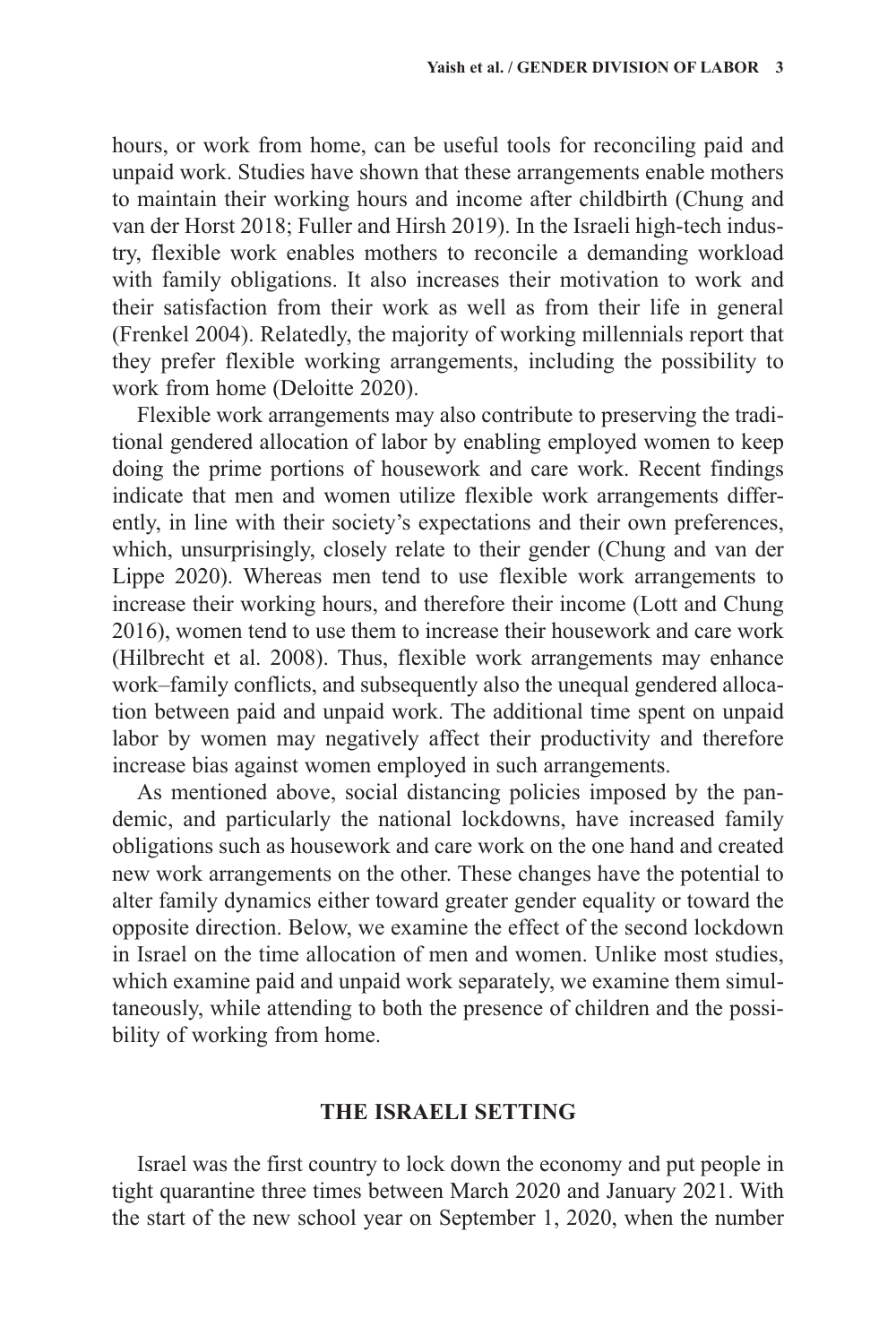of confirmed cases had soared again, and on the eve of the Jewish new year (September 19), Israel entered into its second tight lockdown and economy shutdown. This lockdown lasted for about a month and included closure of child care centers and schools (with a move to remote learning), full closure of almost all businesses, and regulations prohibiting all movement by individuals excluding permitted work, health, or other urgent necessities. Consequently, unemployment rates increased from 9.7 percent (before the second lockdown) to 20.7 percent (during the lockdown) (CBS 2020).

The shutdown of all child care centers and schools is particularly consequential in Israel, the country with the highest rates of fertility (average 3 children per women) and the lowest rates of childlessness among OECD (Organization for Economic Co-operation and Development) countries (Weinreb, Chernichovsky, and Brill 2018). Despite this, participation rates of women in paid employment are relatively high. In our data before the first lockdown of the economy, about 30 percent of women in paid work had young children. Because parenthood is one of the most dominant factors accounting for the gender gap in housework (Baxter, Hewitt, and Haynes 2008), and given the high rates of mothers in paid work, the absence of all kind of child care due to the lockdown is expected to have substantial implications on the gender allocation of paid and unpaid work.

#### **Methodology**

#### **Data**

Data for this study are based on a longitudinal survey of 2,027 adult Israeli men and women (age  $\geq$  18 years) who were employed or selfemployed in the first week of March, before the first lockdown of the economy. Data were collected by *Panel4all*, an online research company that holds an Internet panel of tens of thousands Israeli panelists, representing the adult population of Israel. The survey is not a probability sample of the population, because only those registered with the panel can be sampled, though it is a random sample of the panelists, stratified by age, gender, geographical region, and religiosity.<sup>1</sup> The current analysis focuses on wave 3, in June (before the summer school break and the second lockdown), and wave 4, in September (after the start of the new school year and amidst the second lockdown). Waves 3 and 4 include 1,614 and 1,432 respondents, representing 80 and 71 percent, respectively, of the original sample in wave 1. Attrition from wave 2 to wave 4 was 13 percent.<sup>2</sup> The analytic sample, comprising those who participated in both wave 3 and wave 4, includes 1,328 respondents.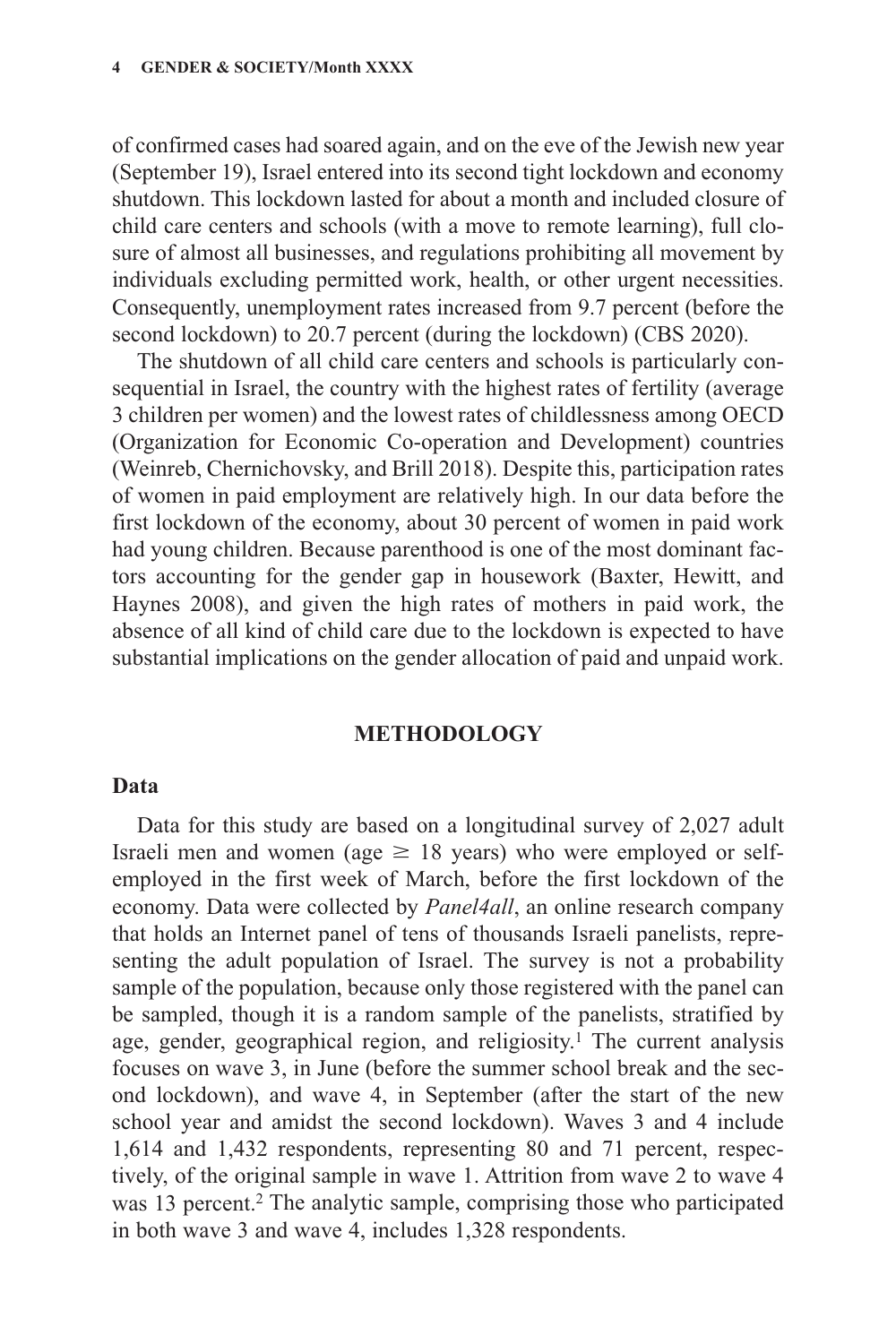# **Variables**

Our prime interest is the workload of Israeli men and women in June and September, in three areas: labor market, housework, and care. Thus, our dependent variables are differences in the workload between June and September in these areas as measured by the following questions: "How many hours did you (1) work last week? (2) spend on housework tasks last week? (3) spend taking care of your children last week?" The last question was asked only if the respondent reported that the youngest child residing with them at home was younger than 19 years. If young children (up to age 18 years) were not residing at home, the number of care hours was set to zero. Additional variables in the analysis includes *workplace location* in June (workplace—if work mostly or only at workplace; home—if work mostly or only from home; unemployed, including unpaid leave), and *child age* of the youngest child (0–6 years, 7–18 years, older or no young children). We control for *age* and *years of schooling*. Table 1 presents descriptive statistics of all variables discussed above.

## **Empirical Strategy**

The goal of this analysis is to tease out the effect of the second lockdown on the amount of work devoted to each area by men and by women. Differences in number of hours before and during the lockdown were estimated in each area by ordinary least squares regression models. In the first model, we estimate the differences in hours only by gender, net of age and years of schooling. In the second and the third models, we add an interaction of gender and child age, and of gender and workplace location, respectively, to examine whether gender differences in the effects of the lockdown vary by child age and by workplace location, respectively. The final model explores the possibility that the effect of the lockdown on work hours varies by gender, and covaries within categories of workplace location and child age. To ease the interpretation of these models, we present graphically the predictive margins of changes in hours worked by gender and the other independent variables, adjusted to age and years of schooling, with 90 percent confidence intervals.

#### **Results**

Figure 1 displays the estimated differences in hours in each area between June and September by gender: (A) the total change; (B) change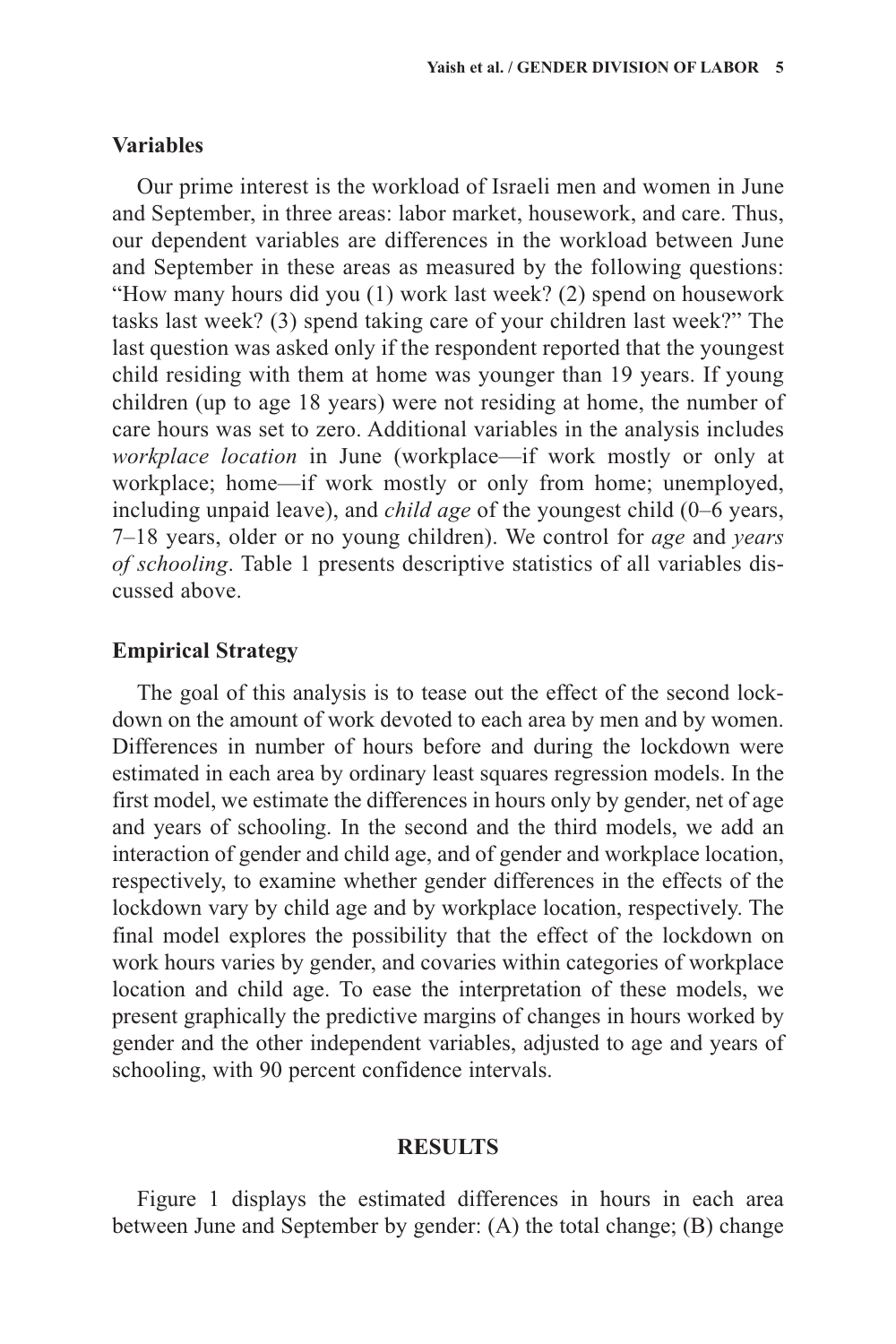| Time-varying variables                   | June (before second<br>Lockdown) |         |         | September (during second<br>Lockdown) |         |         |
|------------------------------------------|----------------------------------|---------|---------|---------------------------------------|---------|---------|
|                                          | Men                              | Women   | All     | Men                                   | Women   | All     |
| Labor force hours                        | 33.64                            | 29.23   | 31.37   | 31.07                                 | 24.53   | 27.70   |
|                                          | (18.10)                          | (17.71) | (18.03) | (19.53)                               | (18.91) | (19.48) |
| Housework                                | 7.67                             | 8.23    | 7.96    | 11.01                                 | 13.35   | 12.22   |
|                                          | (8.16)                           | (9.28)  | (8.75)  | (10.17)                               | (12.50) | (11.48) |
| Care hours <sup>a</sup>                  | 12.42                            | 20.82   | 16.50   | 14.06                                 | 22.28   | 18.10   |
|                                          | (9.92)                           | (17.29) | (14.60) | (12.54)                               | (19.65) | (16.91) |
| Total hours <sup>b</sup>                 | 47.54                            | 46.52   | 47.02   | 49.09                                 | 47.98   | 48.52   |
|                                          | (24.18)                          | (27.38) | (25.87) | (25.80)                               | (29.32) | (27.66) |
| Workplace <sup>c</sup>                   |                                  |         |         |                                       |         |         |
| Work at WP, %                            | 75                               | 73      | 74      | 62                                    | 52      | 57      |
| Work from home, %                        | 14                               | 14      | 14      | 22                                    | 25      | 23      |
| Unemployed, %                            | 11                               | 13      | 12      | 16                                    | 23      | 20      |
| Time-invariant variables                 | Men                              |         | Women   |                                       | All     |         |
| Years of schooling                       | 14.76                            |         | 14.72   |                                       | 14.74   |         |
|                                          | (2.82)                           |         | (2.92)  |                                       | (2.87)  |         |
| Age                                      | 42.62                            |         | 42.07   |                                       | 42.34   |         |
|                                          | (14.00)                          |         | (13.83) |                                       | (13.92) |         |
| Age of youngest child                    |                                  |         |         |                                       |         |         |
| Without children aged<br>$<$ 19 years, % | 50                               |         | 55      |                                       | 53      |         |
| With children aged<br>$0-6$ years, %     | 30                               |         | 28      |                                       | 29      |         |
| With children aged<br>7-18 years, %      | 20                               |         | 17      |                                       | 18      |         |
| Gender                                   | 51                               |         | 49      |                                       |         |         |

#### Table 1: Means and Standard Deviations (in Parentheses) of the Variables in the Analysis (*N* = 1,328)

a. Only among respondents with children aged <19 years.

b. Total hours cannot be calculated from this table, as it is calculated for all respondents, including those without children aged >19 years who have zero care hours.

c. The analysis focuses on workplace (WP) in September.

in Labor Force (hereafter LF) hours; (C) housework hours; and (D) care hours. As seen, although the total number of hours did not change much following the lockdown for both men and women, the balance between paid and unpaid work did. Specifically, women's loss of paid work hours as a result of the lockdown is nearly twice as large as that of men's (4.7 and 2.6 hours, respectively). At the same time, the increased demand for housework caused by the lockdown was fulfilled by both genders, but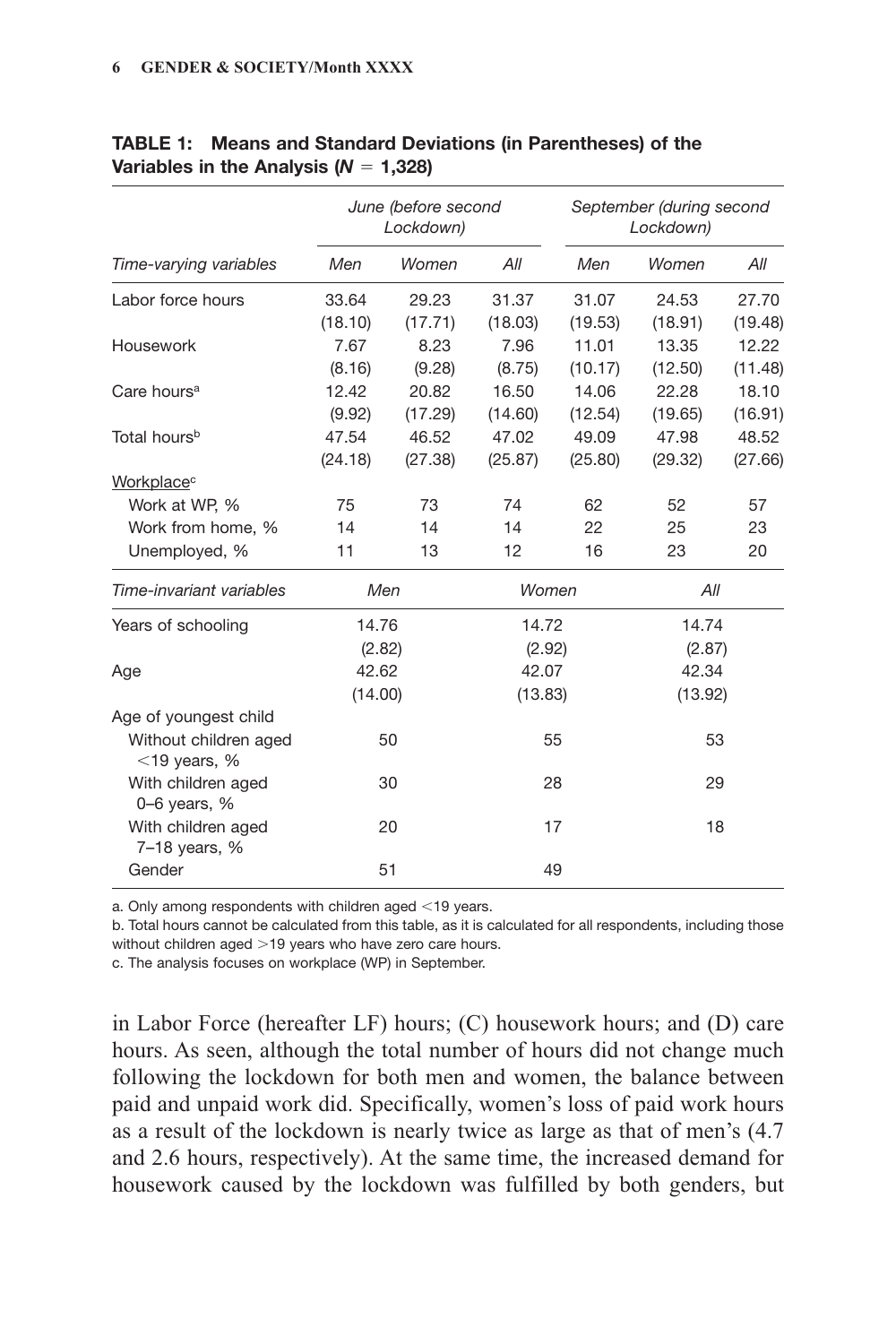

### **Figure 1: Estimated Lockdown Effects on Changes in Hours of Works (Total, LF, Housework, and Care) by Gender: (A) Total Hours Change, by Gender; (B) LF Hours Change, by Gender; (C) Houswork Hours Change, by Gender; (D) Care Hours Change, by Gender\***

NOTE: The *y*-axis in each graph indicates the number of hours that changed between June and September, with positive numbers indicating increasing hours, and negative numbers indicating decreasing hours. The zero line indicates no change in number of hours between June and September. The square markers (red for women, and blue for men) in the graphs show the estimated change in paid and unpaid hours, with the 90 percent confidence intervals for these estimates indicated by the black vertical lines, crossing the square marker. The horizontal caps (red for women, and blue for men) at the ends of the vertical lines indicate the upper and lower ends of these confidence intervals. When zero falls between the two ends, the estimated change in the number of hours is not different from zero, statistically speaking. This explanation applies to Figures 1 through 4.  $LF =$  labor force. \* Only among respondents with children aged <19 years.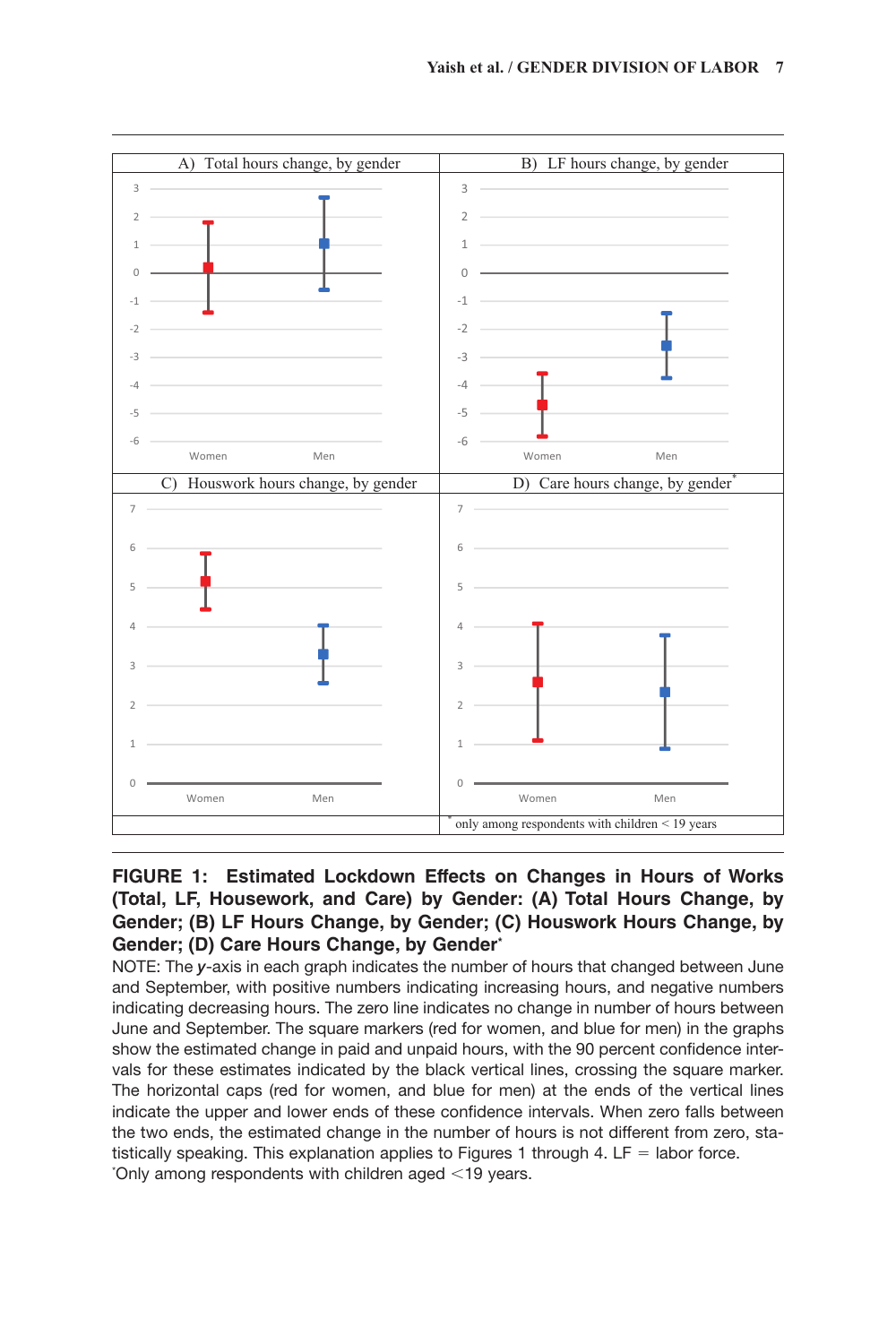

**Figure 2: Estimated Lockdown Effects on Changes in Hours of Works (Total, LF, Housework, and Care), by Gender and Child Age: (A) Total Hours Change, by Child Age; (B) LF Hours Change, by Child Age; (C) Housework Hours Change, by Child Age; (D) Care Hours Change, by Child Age\*** NOTE: LF  $=$  labor force. 'Only among respondents with children aged  $\leq$ 19 years.

much more so by women (5.1 and 3.3 hours, for women and men respectively). Surprisingly, the lockdown did not affect the number of care hours differently by gender (about additional 2.5 hours for both). This result, however, can be understood by the very large gender gap in the number of hours devoted to care in both June and September, where women spent about 21 hours on care compared with just about half (12.4 hours) for men (see Table 1).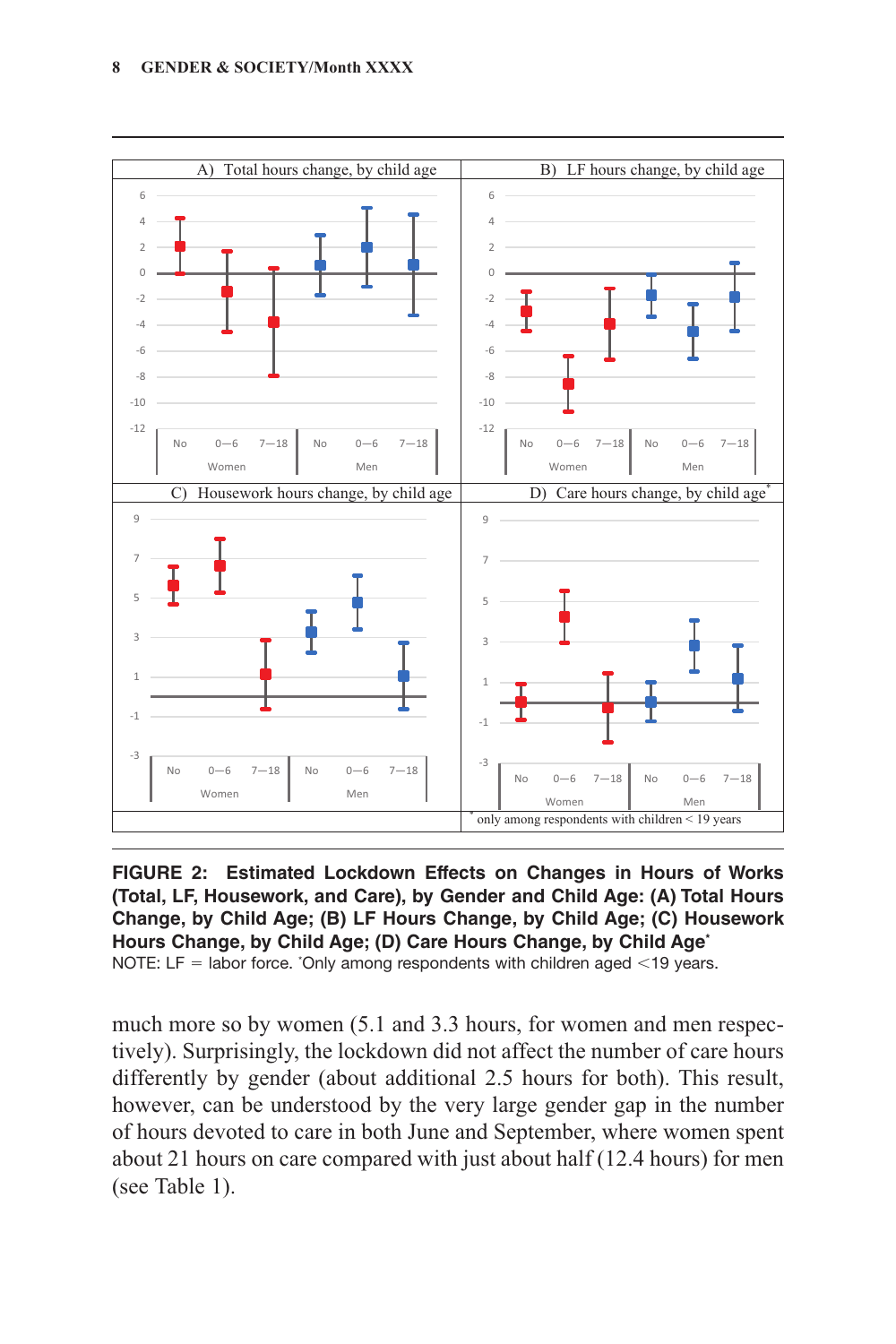Figure 2 helps to assess whether the above findings uncover heterogeneity that is associated with child age. The implications of parenthood, especially for young children, on the allocation of time during the lockdown when child care centers were closed and pupils moved to remote learning are very evident. Mothers with young children lost twice as many labor force hours than did fathers with young children (Figure 2). Similarly, women with young children and those without children spend about 6 more hours due to the lockdown on housework, compared with a much lower increase by men. Finally, change in the hours devoted to child care are, again, quite similar for men and women. This pattern of change was more common in families in which women earn about the same or even more than men (Herzberg-Druker, Kristal, and Yaish 2020). We can see here that the increase in care hours for both genders discussed above is a result of an increase in care hours due to the presence of young children at home, as both genders have increased their care hours by about three to four hours.

As mentioned above, one notable institutional change caused by the pandemic is the possibility of working from home: about 14 percent of the workforce before the lockdown and 23 percent during the lockdown, for both genders. Figure 3 displays the effect of workplace location on the balance between paid and unpaid work for employed men and women. The first thing to notice is that among the employed, the total number of hours has increased. Also noteworthy is the finding that working from home is associated with a reduction in paid hours (about 5 hours, for both genders), whereas staying at the workplace is associated with an increase in paid hours (about 4 hours for both genders). This pattern probably reflects the fact that most open businesses during the lockdown are those that provide necessary services and goods (e.g., health care, food manufacturing and sale), for which the demand has increased.

Both men and women who work from home increased their housework hours more than those who continued to work from their workplace, but, not surprisingly, this increase was more pronounced among women. Thus, we can see here a first indication that flexible working arrangements in the form of work from home is a likely factor in the move to more traditional gendered family roles. As for child care, again, gender differences (in *change* of hours) are very small, but the starting points of both genders are very different: Hours devoted to child care by men are about half that of women and have been across time periods.

In Figure 4 we examine the full effect of the lockdown with relation to both child age and workplace location. The results show, again, that work from home, for women as well as men, is associated with fewer hours in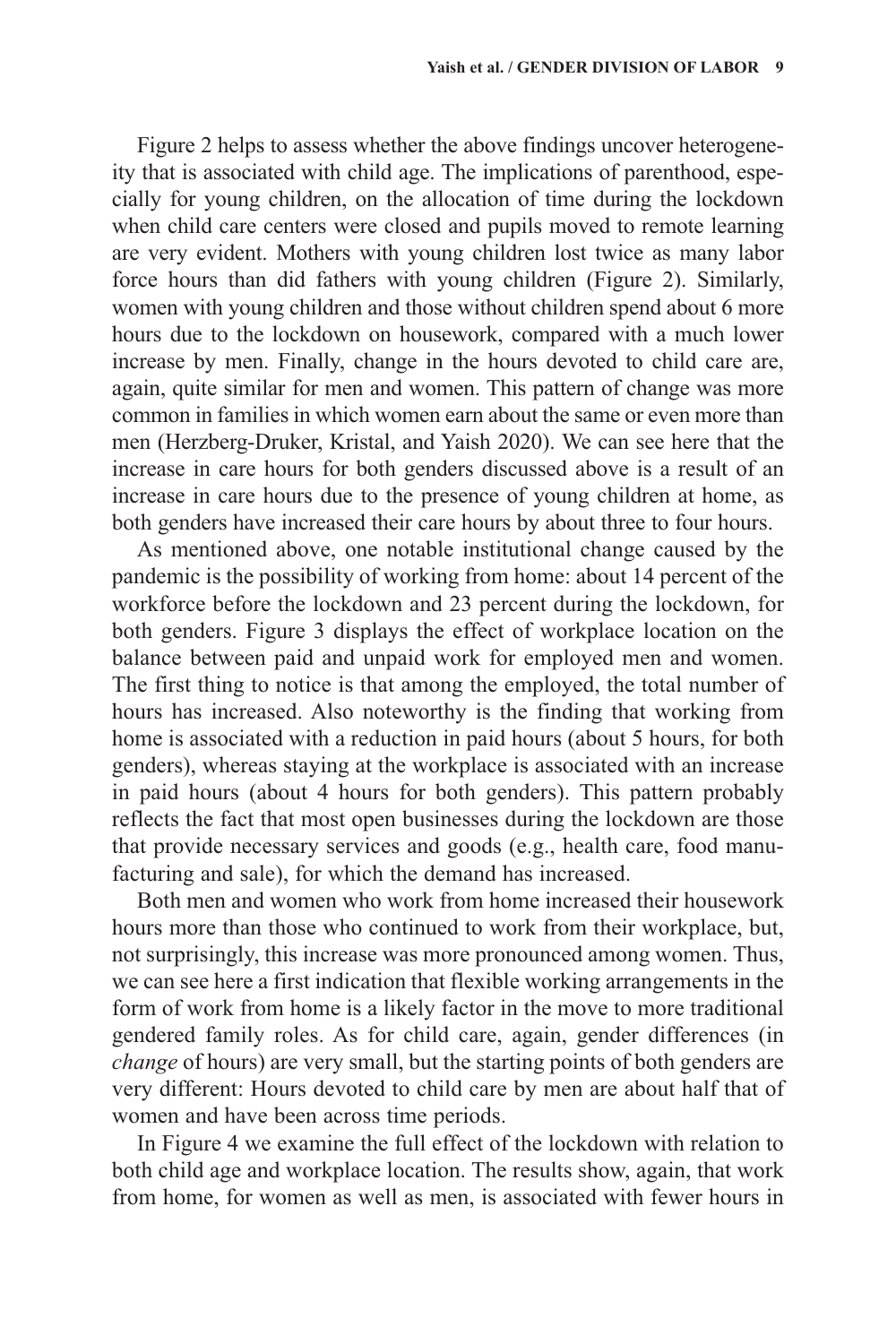

**Figure 3: Estimated Lockdown Effects on Changes in Hours of Works (Total, LF, Housework and Care), by Gender and Workplace Location: (A) Total Hours Change, by Workplace; (B) LF Hours Change, by Workplace; (C) Housework Hours Change, by Workplace; (D) Care Hours Change, by Workplace\***

NOTE: Estimates for the unemployed were omitted. LF = labor force. 'Only among respondents with children aged <19 years.

paid work and more hours in housework. The results also confirm the previous finding regarding the presence of children; most significant gender differences in the effect of the lockdown are between mothers and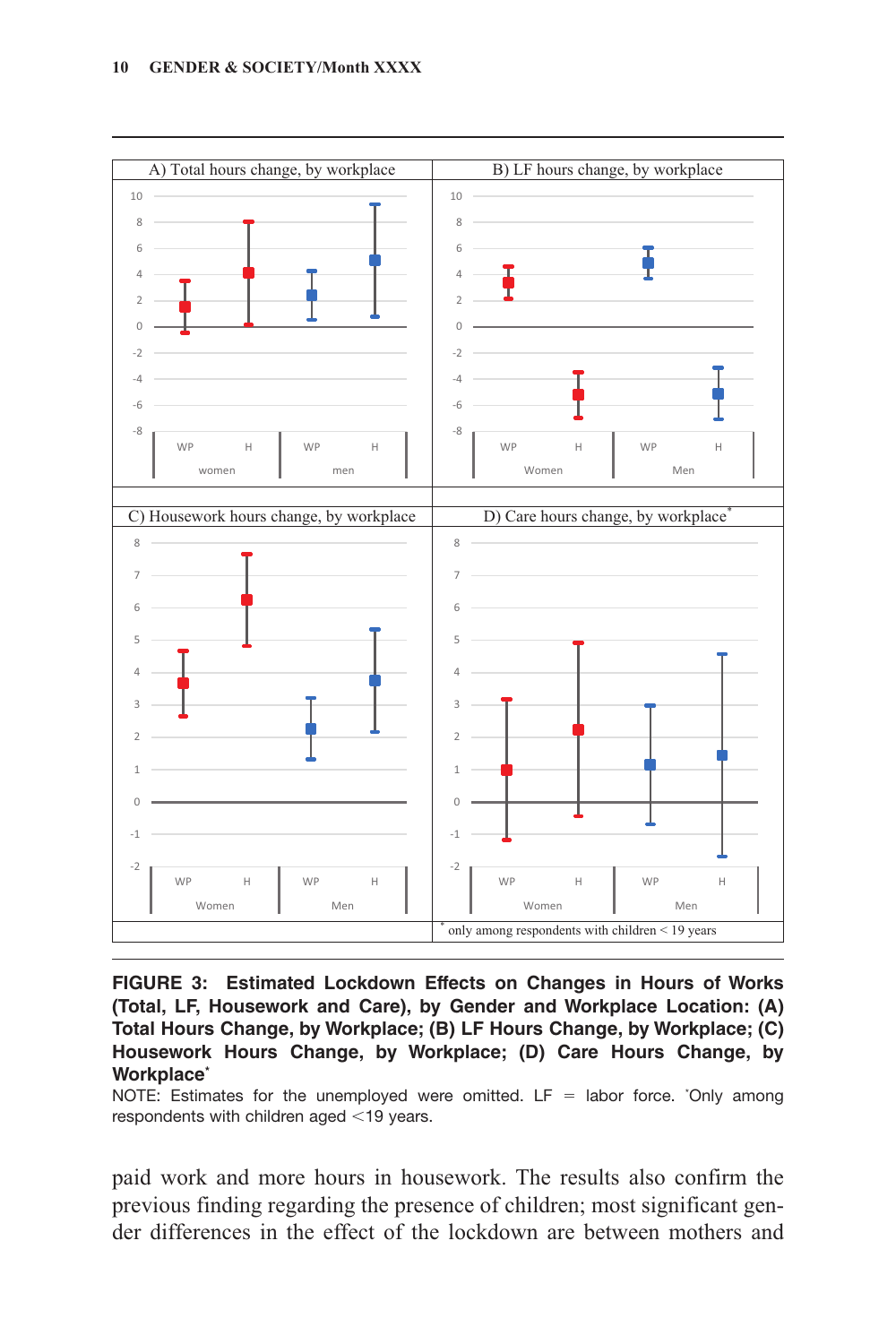

**Figure 4: Estimated Lockdown Effects on Changes in Hours of Works (Total, LF, Housework, and Care), by Gender, Child Age and Workplace Location: (A) Total Hours Change, by Child Age and Workplace; (B) LF Hours Change, by Child Age and Workplace; (C) Housework Hours Change, by Child Age and Workplace; (D) Care Hours Change, by Child Age and Workplace\***

NOTE: Estimates for the unemployed were omitted.  $LF =$  labor force. 'Only among respondents with children aged <19 years.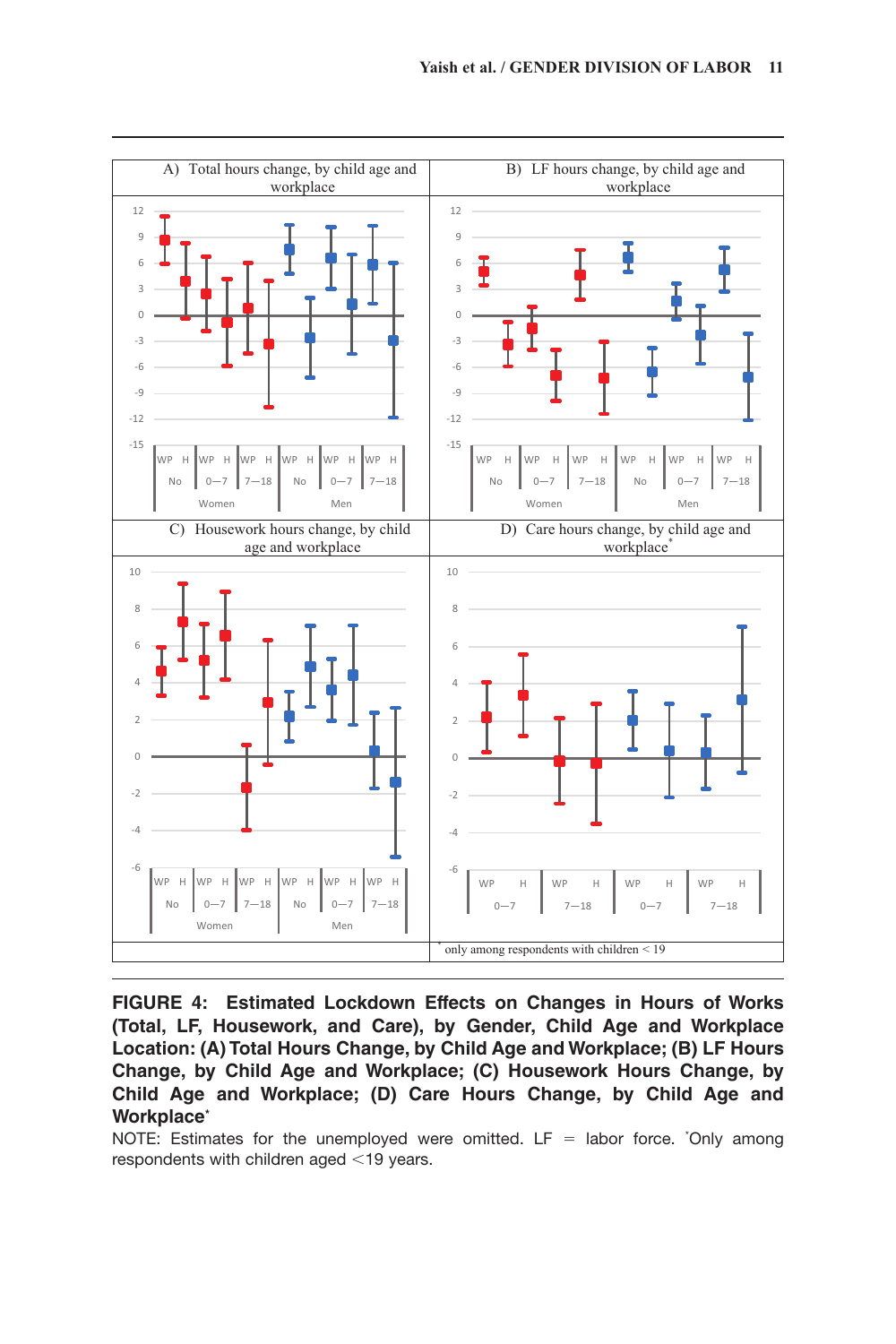fathers. However, the results also show that the effect of children is associated with workplace location. Mothers of young children who work from home lost much more paid hours following the lockdown  $(-7)$  than any other group, not only compared with fathers with young children who work from home (–2) but also compared with mothers who work outside (–1.5). Mothers of young children who work from home also increase the amount of housework more than the other two groups: fathers who work from home and mothers who work outside.

# **Discussion**

Using longitudinal data of Israeli adults, we examined the implications of the lockdown following the spread of COVID-19 on the allocation of time among paid work, housework, and care work, for both men and for women. Our findings stress the significance of children in the home for time allocation and the way it is affected by new work arrangements. Not only are women those who routinely do more unpaid work than men, but with the increased demand for housework caused by the lockdown, women increased their housework much more than men did. This increase—which was especially pronounced among women with young children—did not come without cost: Women's loss of paid work hours was nearly twice as large as that of men.

An important distinction highlighted in our findings is between those who work for pay from home and those who work outside their home. This distinction is important because the possibility of working from home not only became much more prevalent following the pandemic and current technology adaption, but mainly because it is unlikely to disappear after the pandemic. The long-term consequences of work from home and other flexible work arrangements for gender in/equality within the family are not straightforward. On the one hand, flexible work contributes to a more continuous career; it enables mothers with young children to maintain their working hours (Chung and van der Horst 2018; Frenkel 2004; Fuller and Hirsh 2019). The ability to work from home saves commuting time to the workplace and creates the option to perform job and family tasks simultaneously (Osnowitz 2005).

Although positive consequences of flexible work arrangement do exist, our findings show that work from home increases the time devoted to housework for both women and men, but this increase is more pronounced among women, especially mothers of young children. Joining previous findings concerning the effect of flexible work on gender inequality (Craig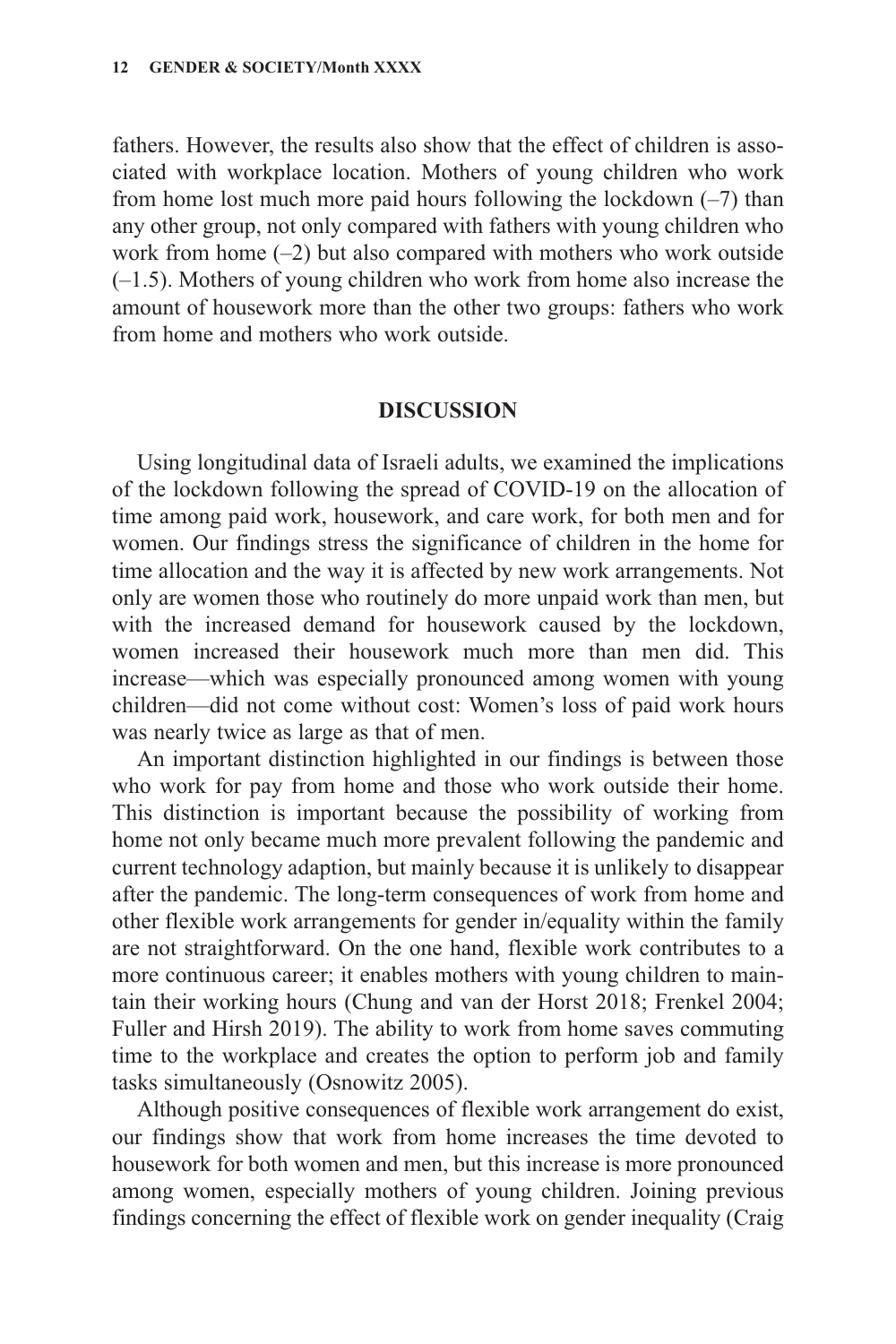and Powell 2011; Noonan, Estes, and Glass 2007), our findings show that "spousal exchange" based on either time or income (Brines 1994) is not a sufficient predictor of inequality within families. Rather, they suggest that gendered norms about household labor are powerful, and that flexible work arrangements allow such norms to increase gender inequality in families.

Our findings, then, support cultural theories by showing how the new flexible work arrangements that emerged with the pandemic are used differently by men and women. They show how men and women "do gender" (West and Zimmerman 1987) when using flexible work arrangements: They use it according to social norms regarding gendered expectations (Clawson and Gerstel 2014). As the "doing gender" theory suggests, flexible work enables each gender to combine housework and paid work while preserving her or his gendered identities and priorities, leading women to expand their household chores and men to expand their workloads (Chung and van der Lippe 2020; Clark 2000). Just as important, our findings reveal a labor market penalty for flexible work arrangements, indicated by the decline in working hours for those working from home. Although this decline applies to both genders, it is most pronounced among mothers, indicating that flexible work arrangements are related to more gender inequality both in the public and private spheres. The conclusions raised by these findings are rather gloomy; the potential equalizing effect of the new work arrangements will not change men's and women's behavior as long as assumptions about gender expectations are attached to housework and paid work.

#### **Notes**

1. Full details on the survey can be found at [https://coronavirusinequality.](https://coronavirusinequality.hevra.haifa.ac.il) [hevra.haifa.ac.il](https://coronavirusinequality.hevra.haifa.ac.il).

2. The analyses herein were repeated also between March and October (waves 1 and 5) and in June and October (waves 2 and 5) with similar results and conclusions.

#### **References**

- Baxter, Janeen, Belinda Hewitt, and Michele Haynes. 2008. Life course transitions and housework: Marriage, parenthood, and time on housework. *Journal of Marriage and Family* 70 (2): 259–72.
- Brines, Julie. 1994. Economic dependency, gender, and the division-of-labor at home. *American Journal of Sociology* 100 (3): 652–88.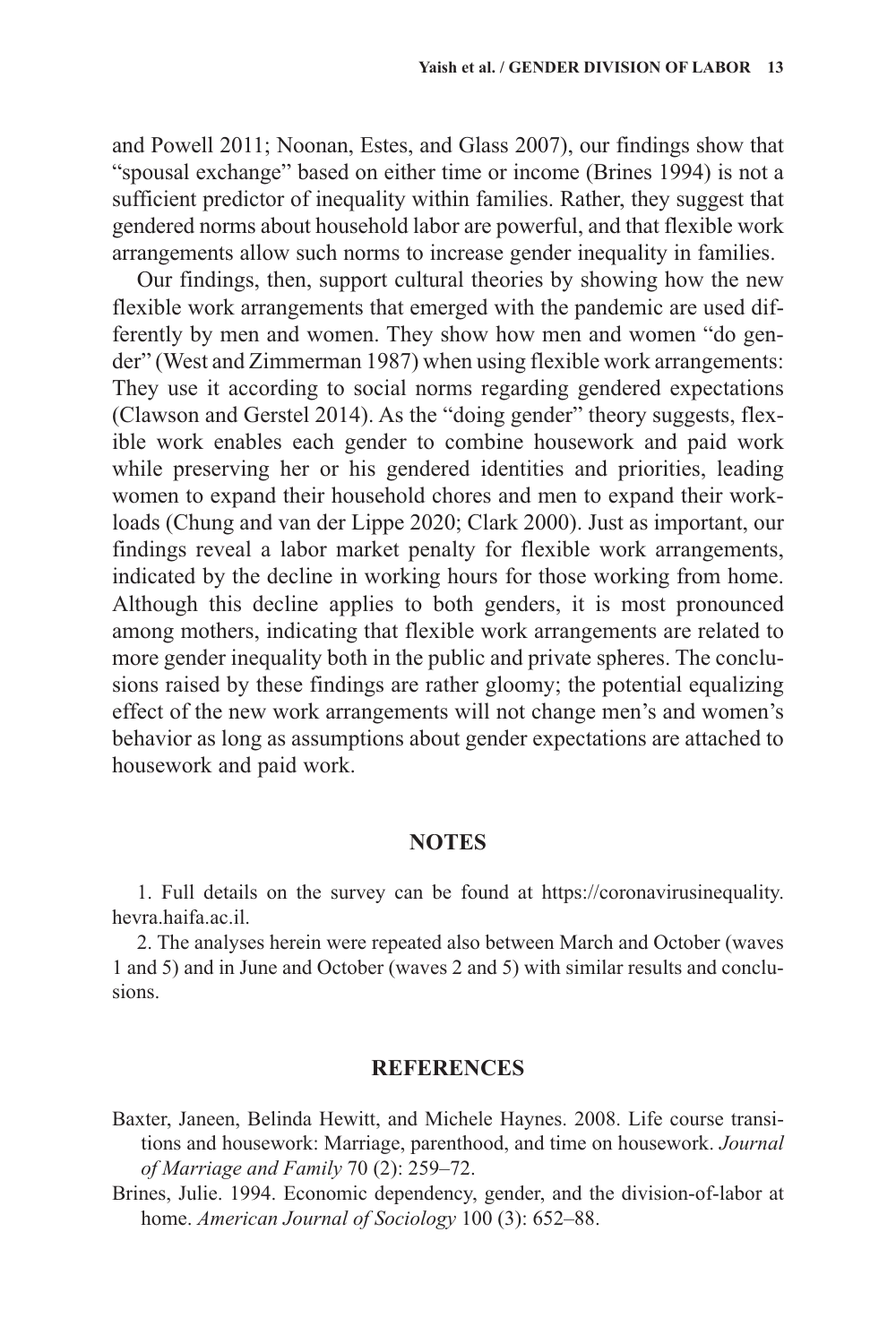- CBS. 2020. Media Release No. 366/2020. Diagram 4: Percentage of persons temporarily absent from work due to Corona virus in labour force by sex—2 weeks data. [https://www.cbs.gov.il/he/mediarelease/doclib/2020/366/20\\_20\\_366t6.](https://www.cbs.gov.il/he/mediarelease/doclib/2020/366/20_20_366t6.pdf) [pdf](https://www.cbs.gov.il/he/mediarelease/doclib/2020/366/20_20_366t6.pdf) (accessed November 20, 2020).
- Chung, Heejung, and Mariska van der Horst. 2018. Women's employment patterns after childbirth and the perceived access to and use of flexitime and teleworking. *Human Relations* 71 (1): 47–72.
- Chung, Heejung, and Tanja van der Lippe. 2020. Flexible working, work–life balance, and gender equality: introduction. *Social Indicators Research* 151 (2): 365–81.
- Clark, Sue Campbell. 2000. Work/family border theory: A new theory of work/ family balance. *Human Relations* 53 (6): 747–70.
- Clawson, Dan, and Naomi Gerstel. 2014. *Unequal time: Gender, class, and family in employment schedules*. New York: Russell Sage Foundation.
- Coltrane, Scott. 2000. Research on household labor: Modeling and measuring the social embeddedness of routine family work. *Journal of Marriage and Family* 62 (4): 1208–33.
- Craig, Lyn, and Abigail Powell. 2011. Non-standard work schedules, work-family balance and the gendered division of childcare. *Work, Employment and Society* 25 (2): 274–91.
- Davis, Shannon N., and Theodore N. Greenstein. 2009. Gender ideology: Components, predictors, and consequences. *Annual Review of Sociology* 35:87–105.
- Deloitte. 2020. The Deloitte Global Millennial Survey 2020: Millennials and GenZs hold the key to creating a "better normal." [https://www2.deloitte.com/](https://www2.deloitte.com/global/en/pages/about-deloitte/articles/millennialsurvey.html) [global/en/pages/about-deloitte/articles/millennialsurvey.html.](https://www2.deloitte.com/global/en/pages/about-deloitte/articles/millennialsurvey.html)
- England, Paula, Andrew Levine, and Emma Mishel. 2020. Progress toward gender equality in the United States has slowed or stalled. *Proceedings of the National Academy of Sciences* 117:6990–97.
- Frenkel, Michal. 2004. *Women in hi-tech: Has the "motherhood barrier" collapsed?* [in Hebrew]. Ramat Gan, The Israel Women's Network. [https://www.](https://www.nli.org.il/he/books/NNL_ALEPH990023978470205171/NLI) [nli.org.il/he/books/NNL\\_ALEPH990023978470205171/NLI](https://www.nli.org.il/he/books/NNL_ALEPH990023978470205171/NLI).
- Fuller, Sylvia, and C. Elizabeth Hirsh. 2019. "Family-friendly" jobs and motherhood pay penalties: The impact of flexible work arrangements across the educational spectrum. *Work and Occupations* 46 (1): 3–44.
- Herzberg-Druker, Efrat, Tali Kristal, and Meir Yaish. 2020. Work and families in times of crisis: the case of Israel in the coronavirus outbreak. *SocArXiv*.
- Hilbrecht, Margo, Susan M. Shaw, Laura C. Johnson, and Jean Andrey. 2008. "I'm home for the kids": Contradictory implications for work–life balance of teleworking mothers. *Gender, Work & Organization* 15 (5): 454–76.
- Lott, Y., and H. Chung. 2016. Gender discrepancies in the outcomes of schedule control on overtime hours and income in Germany. *European Sociological Review* 32 (6): 752–65.
- Mandel, Hadas, and Debora P. Birgier. 2016. The gender revolution in Israel: Progress and stagnation. In *Socioeconomic Inequality in Israel: A theoretical*